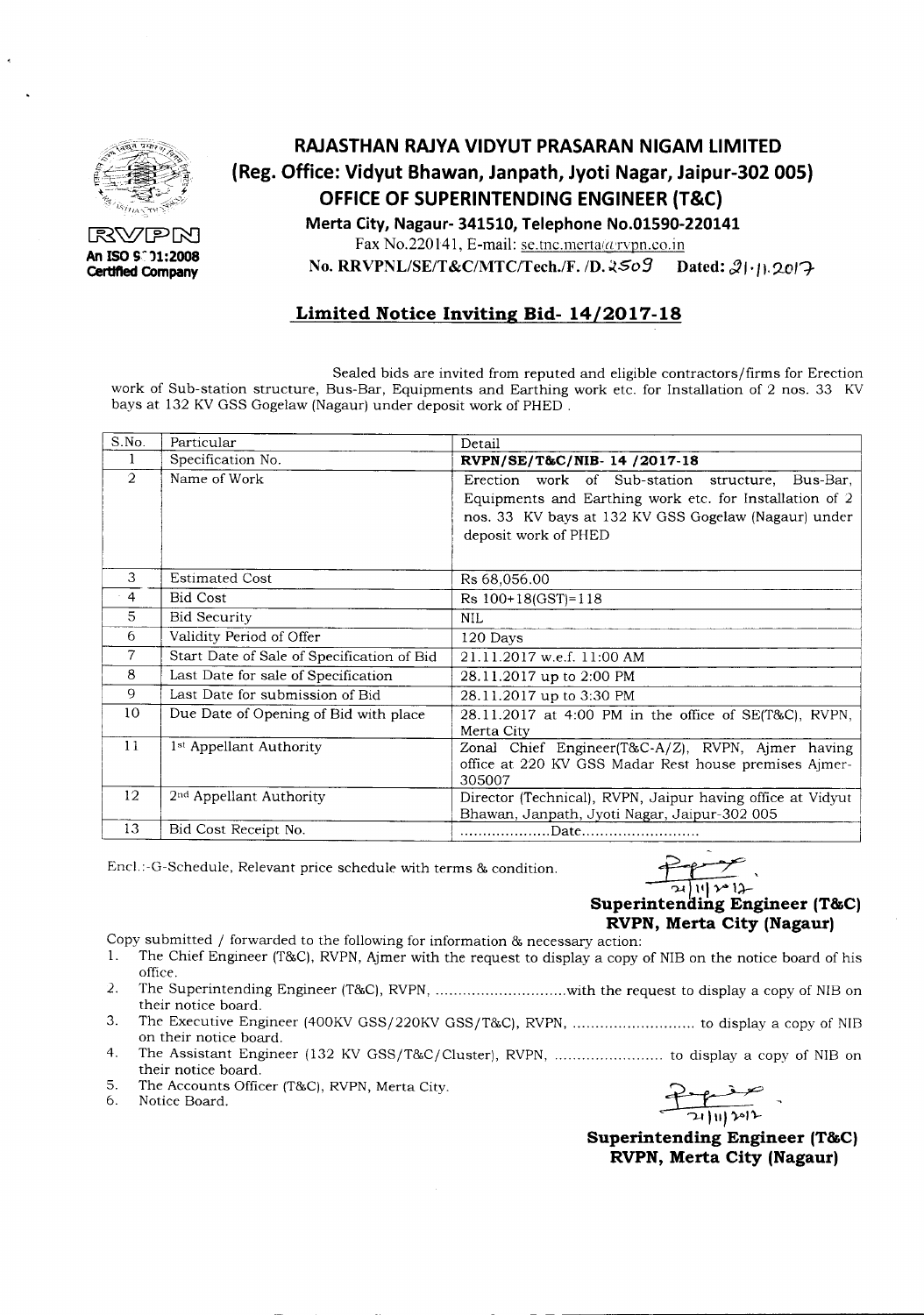#### *PRICE SCHEDULE*

**Name of work: Erection work of Sub-station structure, Bus-Bar, Equipments and Earthing work etc. for Installation of 2 nos. 33 KV bays at 132 KV GSS Gogelaw (Nagaur) under deposit work of PHED**

Name of firm/Bidder: - .

| Description of Work                                                                                                                                                                                                   | Rate as<br>per G-<br>Schedule | $\frac{0}{n}$<br>Above/Below<br>Rate as per G-<br>Schedule | Amount in Rs.<br>Above/Below<br>Rate as per G-<br>Schedule | Total Price $(2+4)$ |
|-----------------------------------------------------------------------------------------------------------------------------------------------------------------------------------------------------------------------|-------------------------------|------------------------------------------------------------|------------------------------------------------------------|---------------------|
|                                                                                                                                                                                                                       | $\mathfrak{D}$                | 3                                                          | 4                                                          | 5                   |
| <b>Erection</b><br>work<br>Sub-<br>of<br>station structure, Bus-Bar,<br>Equipments and Earthing<br>work etc. for Installation of<br>2 nos. 33 KV bays at 132<br>KV GSS Gogelaw (Nagaur)<br>under deposit work of PHED | 68,056.00                     |                                                            |                                                            |                     |

Total Rs (InWords) .

1. I/ We have read all terms and conditions of the relevant BID against NIB No. 14/2017-18. These are acceptable to us.

2. Our Offer is valid for 120 days from the date of opening of bids.

3. The work shall be completed within stipulated period and as per instructions/letter of the Work In-Charge.

4. The quoted rate is firm **in** all respect till completion of work including of insurance charges, all taxes & duties

5. Sale execution of work shall be our responsibility.

6. We shall be responsible for any "Fatal" or "Non-Fatal" accident taking place due to our negligence.

 $Date_{\text{max}} / \text{max}$  /  $\text{max}$  /  $\text{max}$  /  $\text{max}$  /  $\text{max}$  /  $\text{max}$  /  $\text{max}$  /  $\text{max}$  /  $\text{max}$  /  $\text{max}$  /  $\text{max}$  /  $\text{max}$  /  $\text{max}$  /  $\text{max}$  /  $\text{max}$  /  $\text{max}$  /  $\text{max}$  /  $\text{max}$  /  $\text{max}$  /  $\text{max}$  /  $\text{max}$  /  $\text$ 

Place Name of Signatory \_

Phone/ Mobile / Fax \_ Firm \_

Address

Name of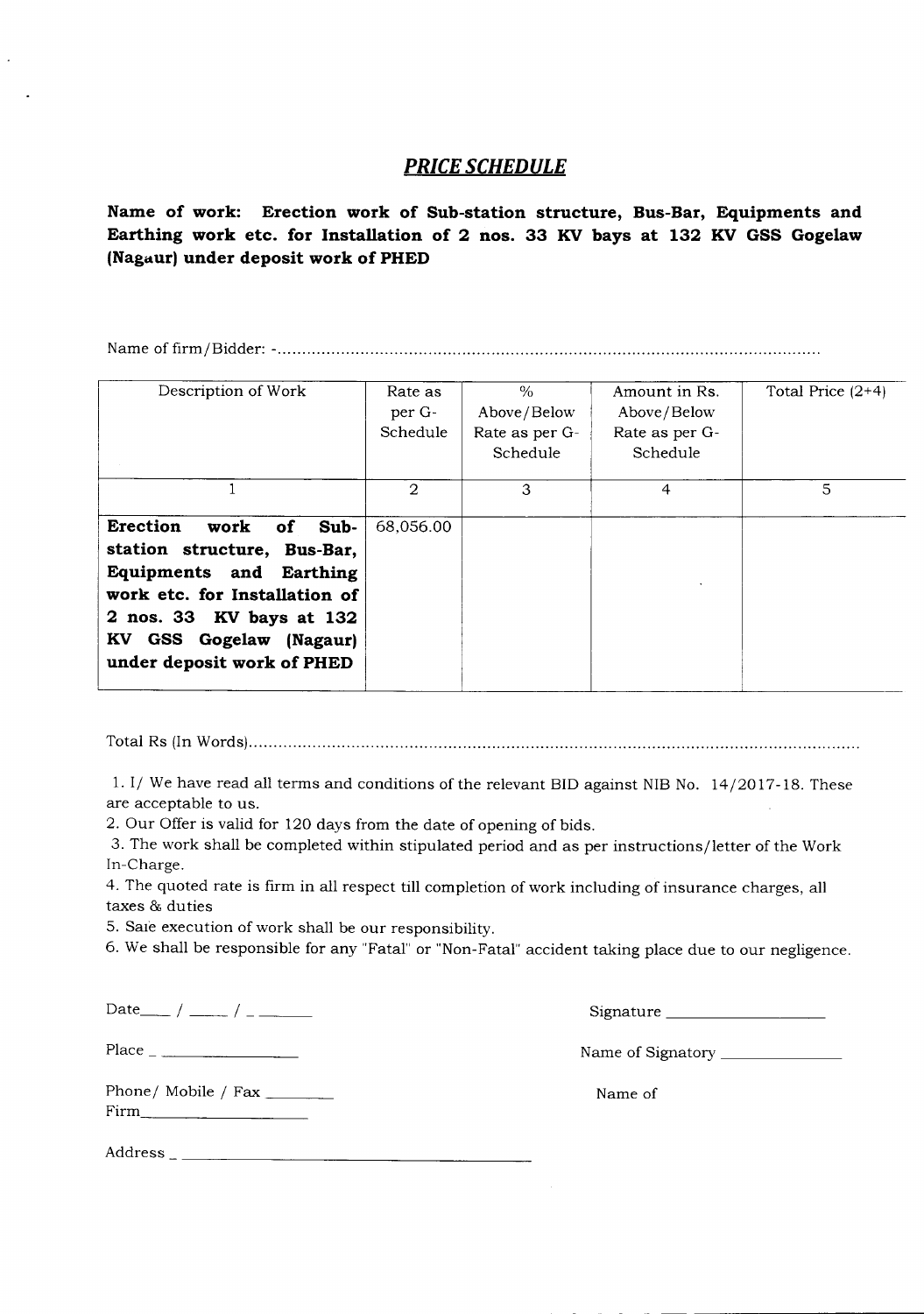#### **TERMS AND CONDITIONS**

- *1. Qualifying Requirement:* Only those firms who have completed construction of any 33 KV bays/ maintenance of 220/132 KV on labour contract of minimum of Rs 2.0 Lacs and have completed within the contract time of the work order in last two year will be qualified for BID. A completion certificate issued by authority not below the rank of Executive Engineer is to be enclosed as proof of qualification.
- 2. The bid should be addressed to the Superintending Engineer (T&C), RVPN, Merta City having office at 400 KV GSS, Ren Road, Merta City(Nagaur).
- 3. Besides above, only such contractors should apply, who are already registered with provident fund Commissioner..

*4. TAXES, LEVIES* **&** *DUTIES:*

a) Taxes: **The bidder shall quote the prices inclusive of all applicable Taxes/charges** ;~cluding **GST etc.** Any liability towards GST, if arises/applicable, inclusive of cost of material to be supplied by RVPN free of cost, shall be to the firms account. The bidder shall give GST registration number. Any statutory variation in GST will be to contractor's accounts.

b) Income Tax: If any income tax, surcharge on income tax or any other corporate tax is attracted under the law then the same shall be paid by him as per Government rules / deducted from his bills / invoices at the prevailing rate and if such tax is not applicable, then the contractor can claim reimbursement of the same from the relevant competent authority. However necessary TDS certificate(s) shall be issued by Nigam's paying Authority.

- 5. The BID along with relevant documents as per eligibility criteria shall be submitted in closed/sealed envelope duly super scribe as **"BID for Erection work of Sub-station structure, BUS-Bar, Equipments and Earthing work etc. for Installation of 2 nos. 33 KVbays at 132 KV GSS Gogelaw (Nagaur) under deposit work of PHED".**
- 6. The under signed does not bind himself to accept the lowest or any other bid and Reserve the right to reject any or all bidder's without assigning any reason thereof
- 7. The quoted rates shall be valid for 120 days from the date of opening bids.
- 8. The work shall be completed as per "G" schedule within 90 days from the date of placing of work order/LOl or date of issue of layout.
- 9. Payment shall be arranged/released as per Nigam's payment policy on completion of work as per specification through RTGS by the. Accounts Officer (T&C), RVPN, Merta City after receipt of verified bills/Invoice by the consignee.
- 10. All addition and/ or alterations in the bid must be clearly initialed.
- 11. The Rate's should be quoted the FIRM prices inclusive of all taxes and duties, insurance, and other related cost both in words and figures.
- 12. All the documents issued; shall be submitted by the bidder duly filled up in all respect with seal and signature on each page.
- 13. Bid received late due to any reason or which are incomplete shall not be accepted for consideration,
- 14. Quantity of items i.e. extra/excess may vary according to the site requirement.
- 15. The successful bidder will have to deposit bid security  $\omega/2\%$  of estimated cost i.e. Rs. 1361.00 (Rs. One Thousand Three Hundred Sixty One Only) before placing of LOI/work order.
- 16. The bidder will have to deposit bid cost by cash and bid security by cash/DO in favour of Account Officer (T&C) RVPN, Merta City.

~~ 21 | 11 | 2012

**Superintending Engineer (T&C) RVPN, Merta City (Nagaur)**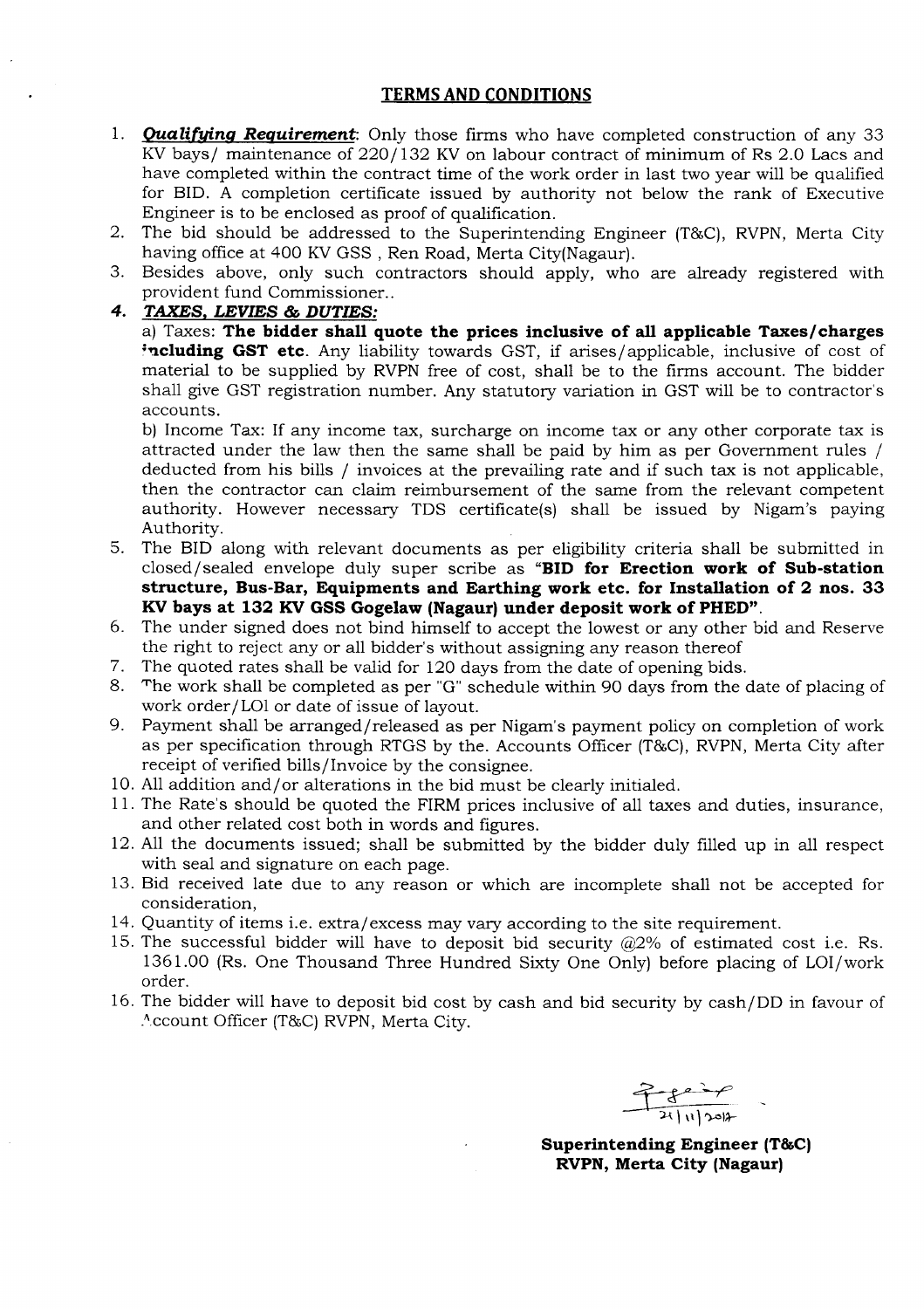## , 'G'SCHEDULE

Name of work :- Construction of 2 Nos. 33 KV feeder bay at 132 KV GSS Gogelaw for 33 KV feeder for PHED (Deposite Work]

LThe rates for the erection works given in this BSRare inclusive of all types of labour charges, service tax, sales tax and insurance charges,etc.

."

.'

 $\ddot{\phantom{a}}$ 

REF:- RVPNjSCjTLPCjXENjTL-A4jBSRjD. 856 *j* Dated.- 25-june 2015, RVPNjSE(Contracts-II)jXEN-4 *j* F. *j* D.44 Jaipur Dated:- 21.04.2017 & RVPN/SE(Contracts-II)/XEN-4 / F. / D.45 Jaipur Dated:- 21.04.2017

4. Chargeable Head :-Construction of 2 Nos. 33 KV feeder bay at 132 KV GSS Gogelaw for 33 KV feeder for PHED (Deposite Work) Project WBS Element No.AUCB/15.25.01

| Code           |                                                                                                            |                |                | Unit  |                |
|----------------|------------------------------------------------------------------------------------------------------------|----------------|----------------|-------|----------------|
| No.            | Description                                                                                                | Unit           | Qty.           | Rate  | Amount         |
| $\overline{1}$ | 3                                                                                                          |                | $\overline{5}$ | (Rs.) |                |
| $\mathbf{1}$   | <b>EARTH MESH WORK:-</b>                                                                                   | $\overline{4}$ |                | 6     | $\overline{7}$ |
| B1             | Laying of earthing risers of 50 X 6 mm / 50 x 12 mm/                                                       |                |                |       |                |
|                | size M.S. Flat at a depth of 0.80 meter from top                                                           |                |                |       |                |
|                | level of foundation, including excavation of trench of                                                     |                |                |       |                |
|                | required depth and backfilling of the same, trans-                                                         |                |                |       |                |
|                | portation of M.S. Flat from site store to locations,                                                       |                |                |       |                |
|                | preparation of risers, bending as per requirement                                                          |                |                |       |                |
|                | (after heating if necessary), fixing on and welding /                                                      |                |                |       |                |
|                | bolting to equipment / structure and peak of the                                                           |                |                |       |                |
|                | structure, laying in the trench, welding to the earth                                                      |                |                |       |                |
|                | mesh of M.S. Rod as per drawing, including welding                                                         |                |                |       |                |
|                | of extra length of M.S. Flat if required, application of                                                   |                |                |       |                |
|                | bitumen compound and covering with bitumen                                                                 |                |                |       |                |
|                | impregnated tape on all welded joints, painting of all                                                     |                |                |       |                |
|                | surface of risers above round level with red oxide and                                                     |                |                |       |                |
|                | green paint, for the type of soil prevent at 0.80 meter                                                    |                |                |       |                |
|                | below top level of foundation (M.S. Rod of above sizes                                                     |                |                |       |                |
|                | & M.S. Flat as required shall be made available by the<br>RVPN)                                            |                |                |       |                |
|                | (a) In case Electricity is made available by RVPN                                                          |                |                |       |                |
|                | with out charge                                                                                            |                |                |       |                |
|                | (i) Normal dry soil                                                                                        | Mtr.           | 200            | 24    | 4800.00        |
|                | (ii) Hard soil / Murram / Black cotton soil                                                                | Mtr.           | 80             | 26    | 2080.00        |
| $\blacksquare$ | Placing / Driving of earth electrode of 25 / 28 mm dia.                                                    |                |                |       |                |
|                | M.S. Rod of length 3.30 meter (Approx.) to a depth                                                         |                |                |       |                |
|                | 3.80 meter from top level of foundation, including                                                         |                |                |       |                |
|                | excavation of pit as required and back filling of the                                                      |                |                |       |                |
|                | same, transportation of M.S.Rod from site store to                                                         |                |                |       |                |
|                | locations, cutting of M.S. Rod to desired length,<br>preparation of one end as spike if necessary, welding |                |                |       |                |
|                | of earth electrode to earth mesh of M.S.Rod as per                                                         |                |                |       |                |
|                | drawing, application of bitumen compound and                                                               |                |                |       |                |
|                | covering with bitumen impregnated tape on all welded                                                       |                |                |       |                |
|                | joints, for the type of soil prevalent at 3.80 meters                                                      |                |                |       |                |
|                | below top level of foundation (M.S.Rod of above sizes                                                      |                |                |       |                |
|                | & M.S. Flat as required shall be made available by                                                         |                |                |       |                |
|                | RVPN)                                                                                                      |                |                |       |                |
|                | (a) In case Electricity is made available by RVPN                                                          |                |                |       |                |
|                | with out charge                                                                                            |                |                |       |                |
|                | (i)Normal dry soil                                                                                         | Nos.           | 6              | 200   | 1200.00        |
|                |                                                                                                            |                |                |       |                |

٩

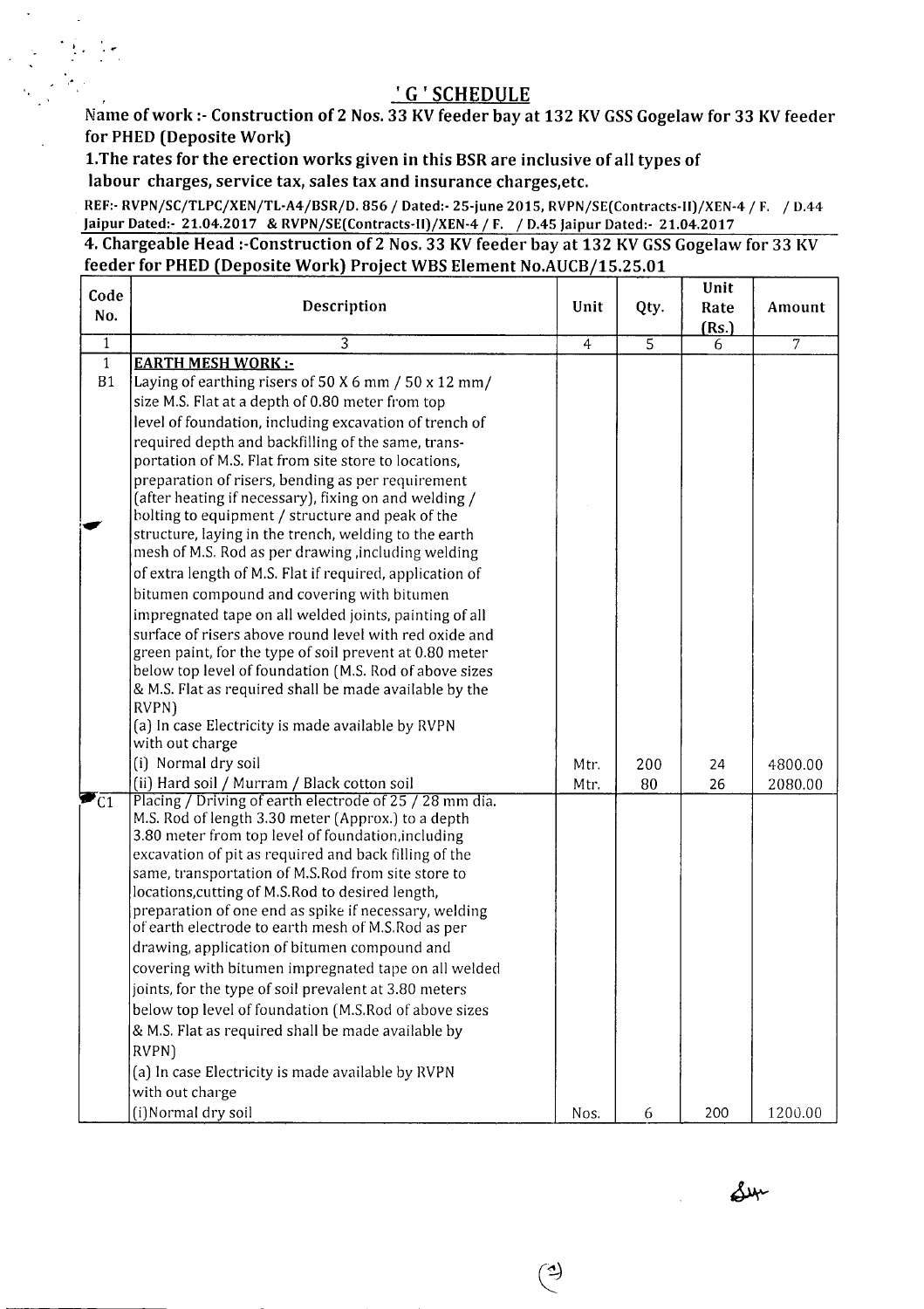| $\mathbf{2}$ | <b>Steel Structure Erection:-</b>                                                      |      |    |      |         |
|--------------|----------------------------------------------------------------------------------------|------|----|------|---------|
|              | Erection of sub-station steel structures,                                              |      |    |      |         |
|              | columns, beams, lighting mast and                                                      |      |    |      |         |
|              | equipment structures (excluding circuit breaker                                        |      |    |      |         |
|              | and capacitor banks) of all type including,                                            |      |    |      |         |
|              | nuts & bolts etc. from site store to locations,                                        |      |    |      |         |
|              | their assembly, placing on foundation,                                                 |      |    |      |         |
|              | fixing of template, with foundation bolts as                                           |      |    |      |         |
|              | required, levelling and preparing for grouting                                         |      |    |      |         |
|              | as required, but excluding grouting, erection                                          |      |    |      |         |
|              | after grouting and tighting & punching of                                              |      |    |      |         |
|              | nuts & bolts. (Maximum height of structure                                             | M.T. | 4  | 2321 | 9284.00 |
|              | upto 20 meters)                                                                        |      |    |      |         |
| $\mathbf{B}$ | Jumper of ACSR conductor(3 Nos. Y-type)                                                |      |    |      |         |
|              | between bus to equipment, or between                                                   |      |    |      |         |
|              | equipment to equipment or between bus to                                               |      |    |      |         |
|              | bus, including transportation of conductor,                                            |      |    |      |         |
|              | disc insulators and hardware from site store                                           |      |    |      |         |
|              | to location, cleaning and assembly of disc                                             |      |    |      |         |
|              | insulators as required alongwith fitting of                                            |      |    |      |         |
|              |                                                                                        |      |    |      |         |
|              | suspension hardware and erection as<br>required, cutting required length of conductor, |      |    |      |         |
|              |                                                                                        |      |    |      |         |
|              | making connections, fixing of spacers &                                                |      |    |      |         |
|              | spacer T- clamp as required, tightening of                                             |      |    |      |         |
|              | clamps / connectors, dressing etc.for three                                            |      |    |      |         |
|              | phases.                                                                                |      |    |      |         |
|              | (I) Single ACSR Zebra / Panther conductor                                              | Set  | 20 | 333  | 6660.00 |
| 3            | <b>BUS BAR WORK:-</b>                                                                  |      |    |      |         |
| A            | Stringing of 220 KV, 132 KV, 33 KV & 11 KV                                             |      |    |      |         |
|              | Bus Bar of ACSR conductor, including                                                   |      |    |      |         |
|              | transportation of conductor, disc insulators                                           |      |    |      |         |
|              | and tension hardware from site store to                                                |      |    |      |         |
|              | location, laying & cutting required length of                                          |      |    |      |         |
|              | conductor, cleaning and assembly of disc                                               |      |    |      |         |
|              | insulators as required alongwith fitting of                                            |      |    |      |         |
|              | bolted type or compression type tension                                                |      |    |      |         |
|              | hardware as made available (Compression                                                |      |    |      |         |
|              | machine shall be provided by RVPN on rent                                              |      |    |      |         |
|              | free basis), making upto one end, stringing                                            |      |    |      |         |
|              | of conductors between the beams with                                                   |      |    |      |         |
|              | specified sag and tension, also equilizing                                             |      |    |      |         |
|              | sag and fitting spacers and spacer T- clamp                                            |      |    |      |         |
|              | for twin conductor, for three phases of                                                |      |    |      |         |
|              | conductors in each bus - section.                                                      |      |    |      |         |
|              | (I) Single ACSR panther                                                                | Sec. | 1  | 1165 | 1165    |
|              | (ii) Double ACSR Zebra                                                                 | Sec. | 1  | 1955 | 1955    |
|              |                                                                                        |      |    |      |         |
|              |                                                                                        |      |    |      |         |
|              | Stringing of earth wire(Size 7/3.15mm. or                                              |      |    |      |         |

Sury

 $\frac{1}{\sqrt{2}}$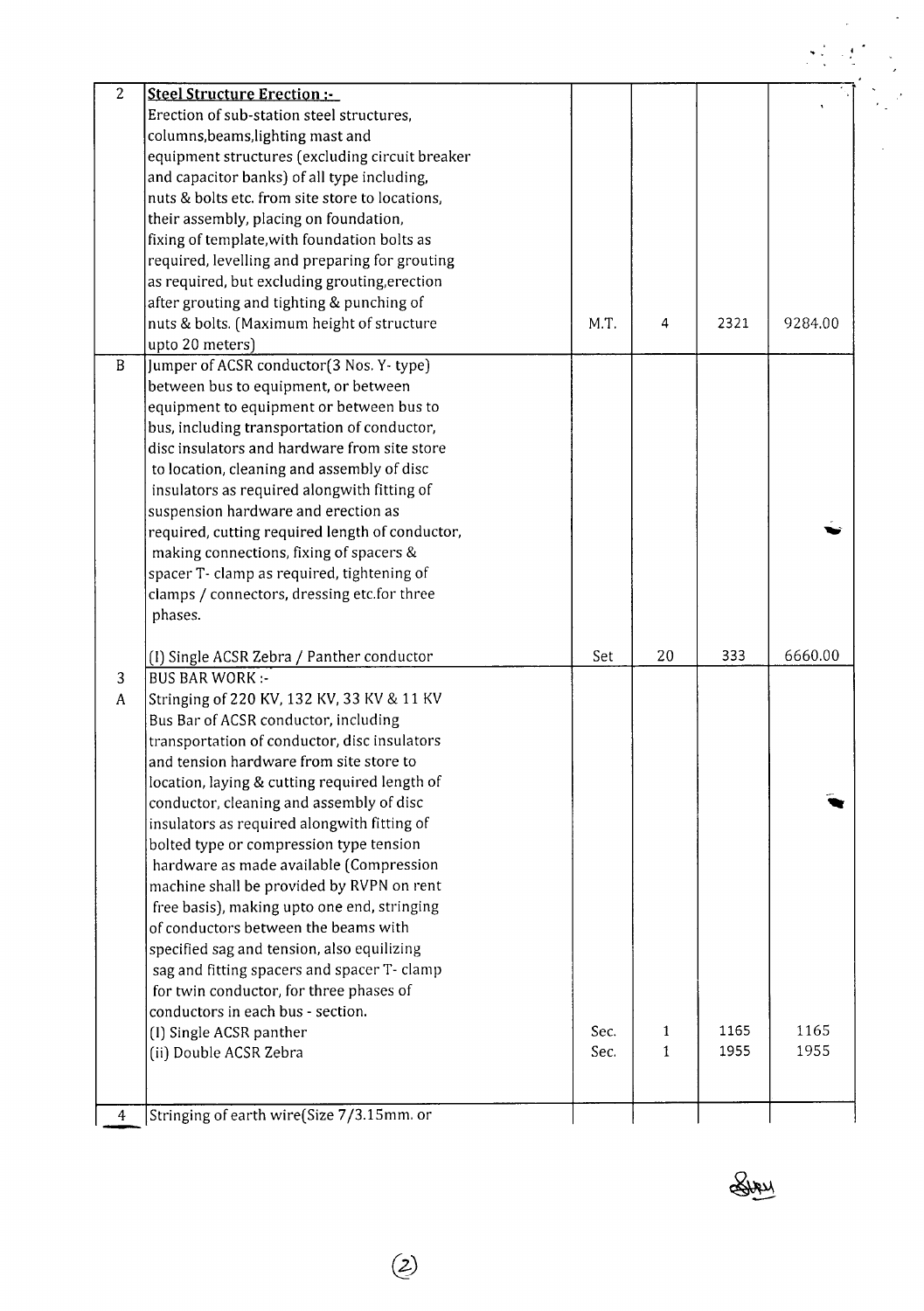|              | 7/4.00 mm.)including transportation of earth        |      |   |      |         |
|--------------|-----------------------------------------------------|------|---|------|---------|
|              | wire, tention hardware etc. from site store to      |      |   |      |         |
|              | locations, laying and cutting required length       |      |   |      |         |
|              | of earth wire, fitting of bolted type or            |      |   |      |         |
|              | compression type hardware as made available         |      |   |      |         |
|              | (Compression machine shall be provided              |      |   |      |         |
|              | by RVPN on rent free basis), making up at one end.  |      |   |      |         |
|              | Stringing of earthwire between structure peaks with |      |   |      |         |
|              | specified sag and tention, jumpering and            |      |   |      |         |
|              | connecting earth bond, for single earthwire.        | Each | 4 | 292  | 1168.00 |
| 5            | <b>ERECTION OF SUB-STATION EQUIPMENTS:-</b>         |      |   |      |         |
| B            | Erection of current Transformer/ potential          |      |   |      |         |
|              | Transformer/capacitive voltage Transformer/         |      |   |      |         |
|              | Series Reactor/ Residual voltage Transformer/       |      |   |      |         |
|              | Neutral current Transformer with clamps &           |      |   |      |         |
|              | connector, on already errected steel                |      |   |      |         |
|              | structure including transportation from site        |      |   |      |         |
|              | store to locations, fabrication of base frame,      |      |   |      |         |
|              | fixing of terminal connectors, tightening of        |      |   |      |         |
|              | nuts & bolts etc., complete in all respect.         |      |   |      |         |
|              | (i) 33 KV C.T.                                      | Nos. | 6 | 532  | 3192.00 |
| $\mathsf{C}$ | Erection of Lightening Arrestor on already          |      |   |      |         |
|              | erected steel structure including transportation    |      |   |      |         |
|              | of Lightening Arrestor, clamps & connectors,        |      |   |      |         |
|              | surge counter etc. from site store to locations,    |      |   |      |         |
|              | fabrication of base frame, fixing of terminal       |      |   |      |         |
|              | connectors, surge counter, tightening of nuts       |      |   |      |         |
|              | & bolts etc. complete in all respect.               |      |   |      |         |
|              | (iii) 33 KV L.A.                                    | Nos. | 6 | 317  | 1902.00 |
| D            | Erection of Isolators on already errected           |      |   |      |         |
|              | steel structure including transportation of         |      |   |      |         |
|              | base frame, P.I.s, contacts, mechanism              |      |   |      |         |
|              | box, clamps & connectors etc., from site            |      |   |      |         |
|              | store to locations, minor fabrication as            |      |   |      |         |
|              | required, & fixing of terminal connectors, etc.,    |      |   |      |         |
|              | adjustment / alignment of isolator and its          |      |   |      |         |
|              | earth blade, if provided, for their smooth          |      |   |      |         |
|              | operation and final adjustment if required          |      |   |      |         |
|              | after jumpering.                                    |      |   |      |         |
|              | $(ii)$ 33 KV                                        |      |   |      |         |
|              | (a) Without Earth blade                             | Nos  | 4 | 916  | 3664.00 |
|              | (b) With Earth blade                                | Nos  | 2 | 1364 | 2728.00 |
| H            | Erection of 33 KV or 11 KV Circuit Breakers,        |      |   |      |         |
|              | including transportation of equipment,              |      |   |      |         |
|              | structure members, nuts & bolts, clamp &            |      |   |      |         |
|              | connectors, accessories etc. from site store        |      |   |      |         |
|              |                                                     |      |   |      |         |
|              | to location, assembly of support structure,         |      |   |      |         |

 $\circledS$ 

*-,*

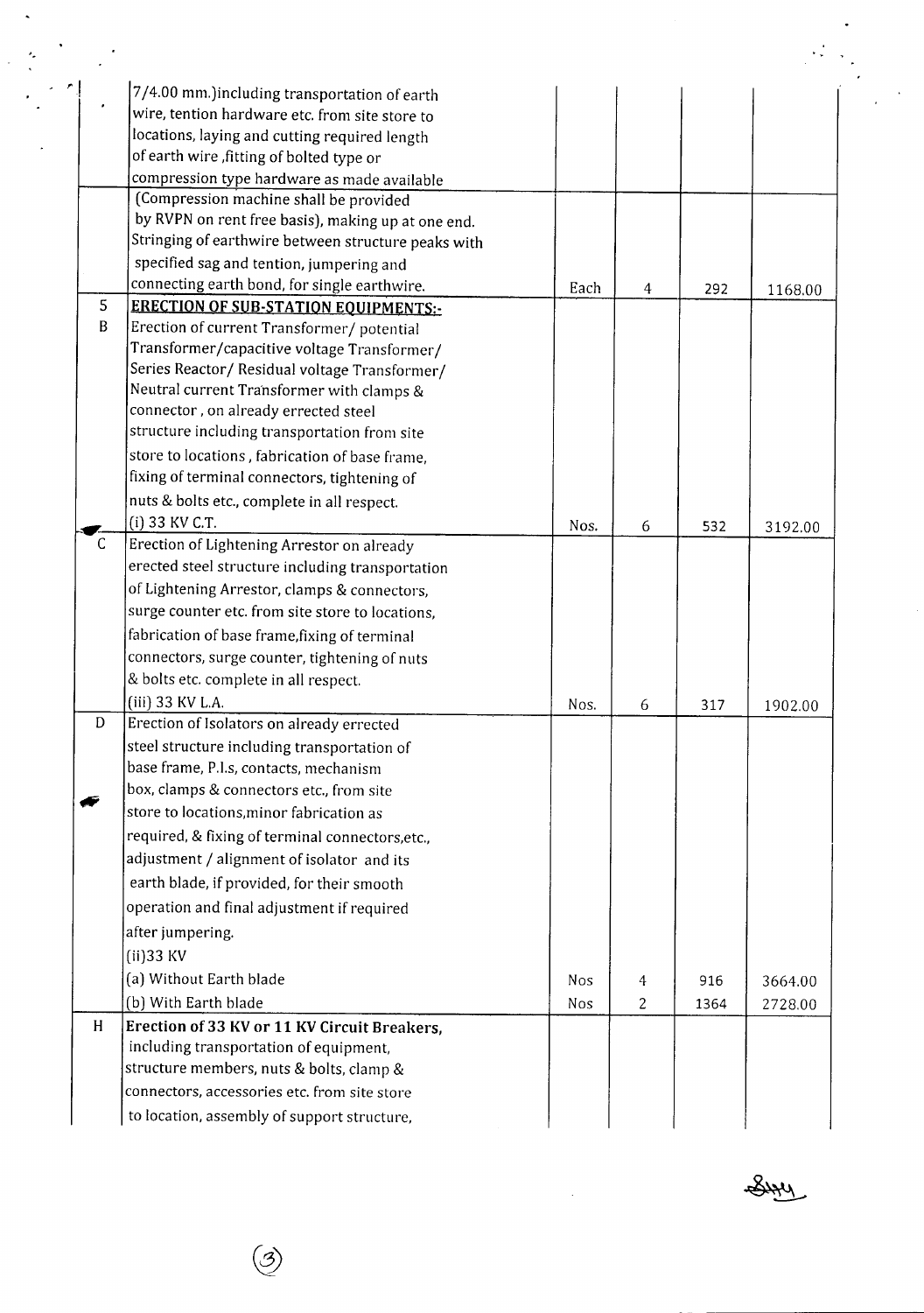|                | their placing on foundation, levelling                                                |      |                |      |          |
|----------------|---------------------------------------------------------------------------------------|------|----------------|------|----------|
|                | and preparing for grouting as required, but                                           |      |                |      |          |
|                | excluding grouting, assembly / placing of                                             |      |                |      |          |
|                | poles, mechanism box etc. on support                                                  |      |                |      |          |
|                | structure as per manufacture's drawings                                               |      |                |      |          |
|                | fitting of terminal connecrors etc. but                                               |      |                |      |          |
|                | excluding commissioning of CB.                                                        |      |                |      |          |
|                | (I) 33 KV or 11 KV outdoor type (VCB/SF6)                                             | Nos. | 2              | 7404 | 14808.00 |
| 6              | Erection of Control & Relay panels complete                                           |      |                |      |          |
|                | in all respect including transportation from                                          |      |                |      |          |
|                | site store to control room, placing on                                                |      |                |      |          |
|                | foundation / cable trench as per layout,                                              |      |                |      |          |
|                | interconnection between control & Relay<br>panels and with existing panels, fixing of |      |                |      |          |
|                | side / top covers and doors, earthing toexisting earthstrip                           |      |                |      |          |
|                | in control room, connection of bus wiring to existing                                 |      |                |      |          |
|                | panel and between control and relay panel as required.                                |      |                |      |          |
|                | (ii) Simplex panel                                                                    | Nos. | $\overline{c}$ | 632  | 1264.00  |
| $\overline{7}$ | Erection of Marshalling Kiosk / Line matching                                         |      |                |      |          |
|                | Unit (LMU) / Line Matching & Distribution                                             |      |                |      |          |
|                | Unit(LMDU) complete in all respect including                                          |      |                |      |          |
|                | transportation from site store to location,                                           |      |                |      |          |
|                | placing on foundation / cable trench as per                                           |      |                |      |          |
|                | layout, preparing for grouting of foundation                                          |      |                |      |          |
|                | bolts but excluding grouting etc.                                                     |      |                |      |          |
|                | (ii) 33 KV Marshalling Kiosk.                                                         | Nos. | $\overline{c}$ | 192  | 384.00   |
| 10             | <b>LAYING AND TERMINATION OF CABLES</b>                                               |      |                |      |          |
|                | Control Cables:- (i) Laying of P.V.C. insulated                                       |      |                |      |          |
| A              |                                                                                       |      |                |      |          |
|                | unarmoured / armoured control cable of                                                |      |                |      |          |
|                | 1.1 KV grade with copper conductor in cable                                           |      |                |      |          |
|                | trench as per specification as required,                                              |      |                |      |          |
|                | including transportation of cable drum from                                           |      |                |      |          |
|                | site store to location, laying in cable                                               |      |                |      |          |
|                | trenches, cutting to required length, placing                                         |      |                |      |          |
|                | them on cable racks / cable trays / cable.                                            |      |                |      |          |
|                | batten & dressing including removing and                                              |      |                |      |          |
|                | re-fixing trench coveras required, making                                             |      |                |      |          |
|                | necessary connections, testing, cable                                                 |      |                |      |          |
|                | marking on both the terminating ends, etc.                                            |      |                |      |          |
|                | as required for all size from 2CX2.5sq. mm. to                                        |      |                |      |          |
|                | 20CX2.5sq. Mm, 4CX4sq. mm. and 4CX6sq. Mm and                                         |      |                |      |          |
|                | (a) Unarmoured Control Cable                                                          | Mtr. | 1500           | 5    | 7500.00  |
|                |                                                                                       |      |                |      |          |
|                | (ii) Fixing of control cable in position with                                         |      |                |      |          |

*Ct,)*

 $\ell$  of  $\ell$  as